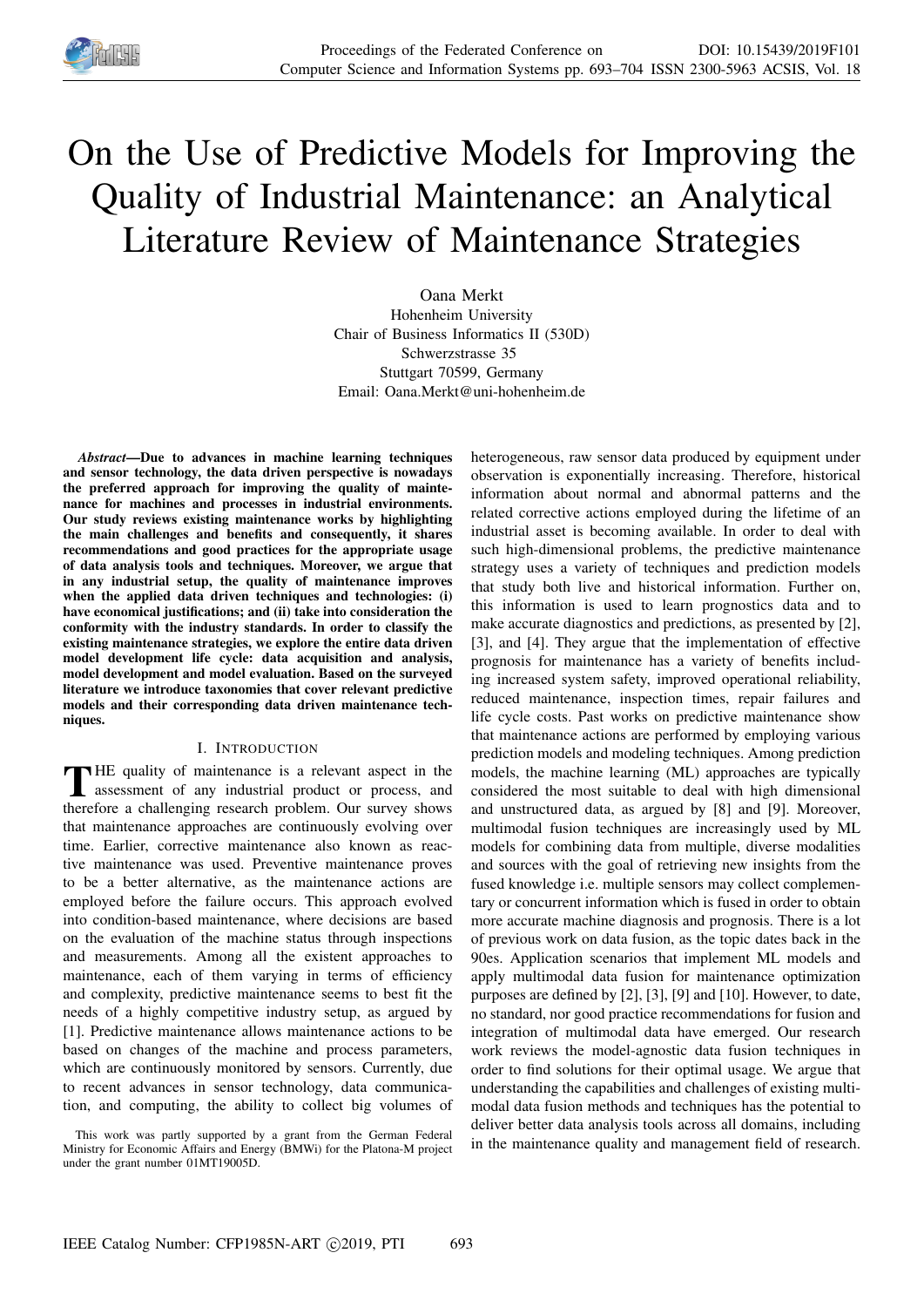# *A. Maintenance Issues Relative to Prediction Quality*

We envision the problematic of maintenance quality as a complex topic with many complementary aspects: economical, the conformity with the mainstream industrial standards and technical. The first aspect follows the classical optimization concerns relative to maintenance costs, by considering aspects related to maintenance investment costs and resulting benefits.

Traditional approaches consider maintenance only as cost related. However, the maintenance activities have direct implications to the production and quality, therefore should be treated as an investment, as argued by [11]. Moreover, appropriate timing for performing maintenance activities has economical justifications, as explained by [12] in the description of the damage model. The damage model recommends the usage of maintenance actions only when clear evidence about the machine or equipment status exists. It shows that based on the long-term, historical data, it is possible to adapt the predictive maintenance interval to the industrial item life cycle by forecasting the items wear, and the impact of it on the production chain, respectively. Reference [12] explains that the probability of an item to fail is high at the beginning of its operational life, in its burn-in period. During the burn-in period, the failure probability of an item is constantly decreasing. During the items working period, the failure probability is low and remains constant, therefore the prediction of the items failure during the working period is challenging. The probability of failure raises with the working hours so that in the wear period the probability for an item to fail is again high. Therefore, [12] recommends as a good practice to perform maintenance actions during the wear period of an items life cycle.

The second aspect which, we believe, influences the quality of maintenance is conformity with industrial standards during the development life cycle of a maintenance product. Our review of the literature shows the problematic of ad-hoc maintenance model development and implementations that do not comply with the existing mainstream standards. This situation leads to the absence of good practice recommendations or general solutions in the development of maintenance products. We briefly review two existing industrial standards for model development: Cross Industry Standard Process for Data Mining (CRISP-DM) and Industry Data Space [13]. CRISP-DM standard represents a guideline to follow in the process of prototyping a learning model for maintenance purposes. We shortly list the guideline steps i.e. business understanding, data understanding, data preparation, data fusion, model prototyping, model evaluation, and deployment. A complete description is provided by the reference [45]. On its turn, Industry Data Space standard represents the solution to the actual problems raised by the huge volume of heterogeneous data which need to be handled in a standardized way in the industrial setup, as defined by [13]. Among the expected benefits of any standard, we mention the knowledge sharing and re-use which helps building complex, operational models.

The technical aspect of maintenance quality is related to

the set of decisions concerning the appropriate techniques and approaches that should be used for the development of an operational and highly qualitative maintenance model. Our literature survey mainly focuses on analyzing the technical aspect, but it considers also its connections with the economic aspect. To our knowledge, none of the reviewed research works takes into account the conformity with industrial standards for model development and data management and security. One of the main issues of actual maintenance techniques and methods is exactly the absence of this holistic view in considering the problem of the maintenance quality as directly influenced by all the above three mentioned aspects. The rest of the paper is structured as follows: Section 2 starts with a review of maintenance approaches, according to the terminology defined by both [14] and [15] maintenance standards. We introduce a taxonomy that covers the surveyed approaches by categorizing the employed predictive models, the corresponding modeling techniques and the implementation algorithms, respectively. Further on, we review the literature works focusing on the technical steps of a maintenance model development process: data acquisition and analysis, data fusion, model development and evaluation, each of them being discussed in a subsection. Moreover, we present the concept of multimodal data fusion and we discuss a taxonomy of model-agnostic data fusion methods and their usage recommendations. Section 3 presents the review process we followed in gathering the literature for our survey. Findings and results of the investigated approaches are highlighted in Section 4. Finally, Section 5 concludes the paper with a discussion about the research challenges and future works.

## II. BACKGROUND

#### *A. Classification of Maintenance Approaches*

The European recognized maintenance standards: DIN EN 13306 - Maintenance Terminology [14], and DIN EN 31051 - Fundamentals of Maintenance [15] are defining the maintenance related terminology and concepts. According to the DIN EN 31051 standard, the maintenance concept is defined as: *the combinations of all technical and administrative actions as well as actions of management in the lifetime of a unit, in order to be in the fully functional state or to recover in this one, so that this unit can fulfill his requirements*.

The main maintenance activities i.e. service, inspection, repair, and improvement are defined by the DIN EN 31051 standard. Their definitions together with other relevant maintenance concepts defined by the DIN EN 31051 maintenance standard are listed in Table I. The DIN EN 13306 maintenance standard defines the existing maintenance strategies: *corrective maintenance*, *preventive maintenance*, *condition-based maintenance*, and *predictive maintenance*. They are discussed in the following subsections. Moreover, the definition of a further maintenance strategy, namely *prescriptive maintenance* - which is not yet standardized, but already used in practice is discussed in the following subsection.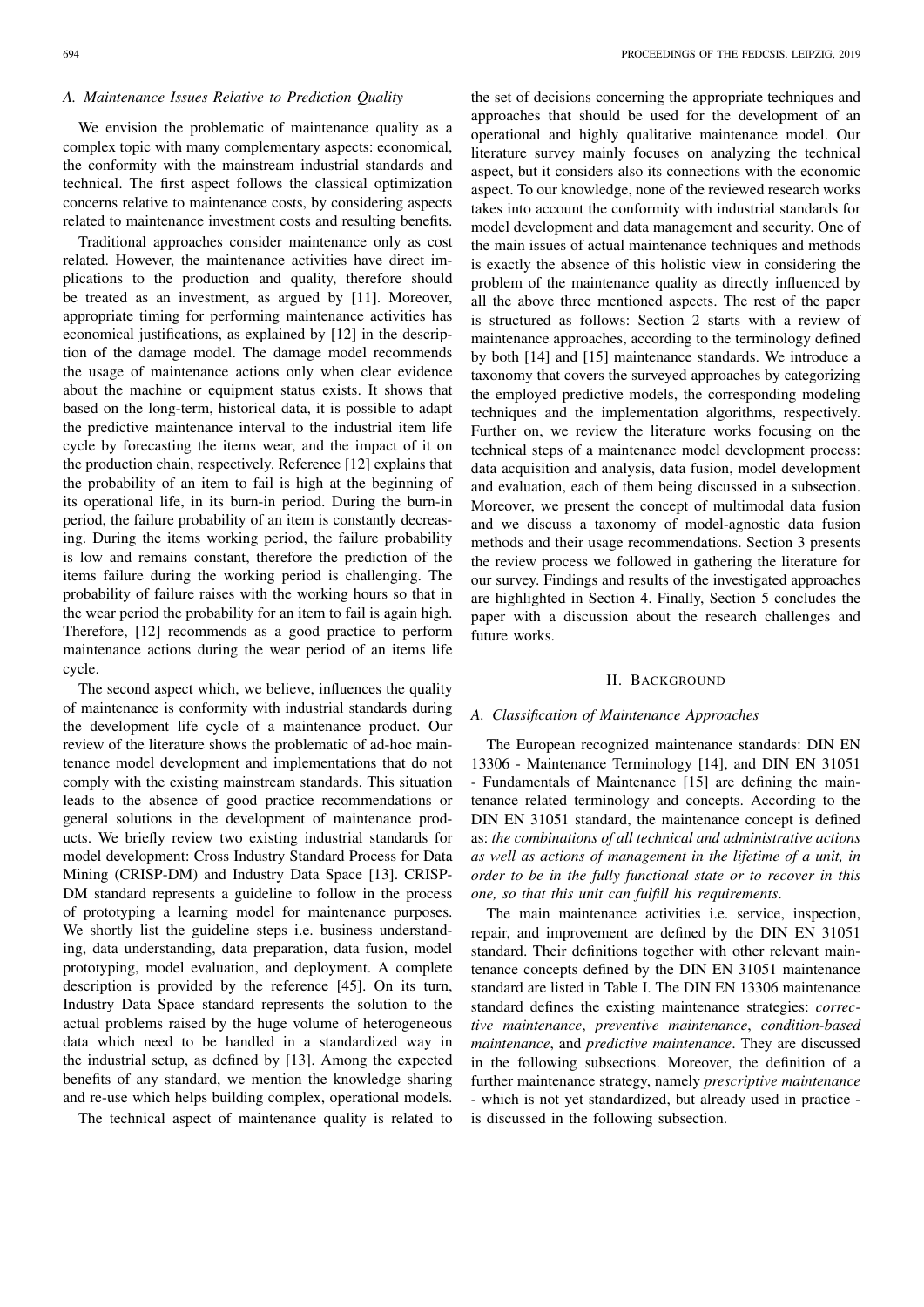TABLE I FUNDAMENTALS OF MAINTENANCE DIN EN 31051 STANDARD

| Item        | Defines a component, device, subsystem, functional unit, equipment or a system which can be described and considered as an entity.    |  |  |  |  |  |
|-------------|---------------------------------------------------------------------------------------------------------------------------------------|--|--|--|--|--|
| Wear        | Represents the reduction of wear margin due to chemical or physical processes.                                                        |  |  |  |  |  |
| Wear limit  | Is the defined minimum value of the wear margin.                                                                                      |  |  |  |  |  |
| Wear margin | Defines the possible reserve function capacity under defined circumstances which a unit possesses.                                    |  |  |  |  |  |
| Service     | Includes all activities delaying the degradation of the wear margin. The activities include cleaning, conservation, greasing, oiling, |  |  |  |  |  |
|             | complementing, changing and readjusting.                                                                                              |  |  |  |  |  |
| Inspection  | Refers to all activities used to determine and evaluate the actual conditions of facilities, machines, assemblies or components.      |  |  |  |  |  |
|             | Inspection refers to collecting data, and related activities that can be measuring, verifying and monitoring.                         |  |  |  |  |  |
| Repair      | Covers activities for retrieving the nominal condition, such as renewing, patching and adjusting.                                     |  |  |  |  |  |
| Improvement | Defines the combination of all technical and administrative activities as well as activities of management in order to increase       |  |  |  |  |  |
|             | the reliability, the maintainability, or the safety of an item without changing its initial function.                                 |  |  |  |  |  |

*1) Corrective Maintenance:* According to the EN 13306 standard, the corrective maintenance is defined as *the maintenance carried out after fault recognition and intended to put an item into a state in which it can perform a required function*. A system that employs corrective maintenance is aware of all its predefined set of failures and damages. But, in the industrial, operational context new faults and their corresponding patterns appear over time, because of the items usage during the working hours. One main advantage of applying corrective maintenance techniques is that the wear-limit of an item, i.e. the service time is fully used. This implies that the effort for items inspection and for replacing the item is significantly reduced, compared with the case of preventive maintenance. The main challenge in applying corrective maintenance is that the item can fail at an unknown time not previously known or decided and consequently can produce damages and an additional cost that can be higher as the yield of full usage of its wear margin.

*2) Preventive Maintenance:* The EN 13306 standard defines preventive maintenance as *the maintenance carried out at predetermined intervals or according to prescribed criteria and intended to reduce the probability of failure or the degradation of the functioning of an item*. One main challenge of preventive maintenance in operational context is that industrial scenarios for data analysis do not provide tracking of the past, abnormal behavior or maintenance operations that were performed in order to correct or to prevent a faulty behavior. Consequently, preventive maintenance defines a set of actions carried out before failure and that are intended to prevent failures or degradation of a machine. Time-based maintenance is defined as the preventive maintenance approach that recommends performing all maintenance activities after a certain amount of operation hours, or by predefined scheduling, regardless of the items health condition. The assumption is that after several operational hours, the wear margin of an item is worn out. The employed approach is to change the item or to overhaul part of it before the wear margin is used. The advantages of time based maintenance are the reduced breakdown frequency and the increased service life compared with other preventive maintenance strategies. It is therefore recommended only when the safety of the environment can be harmed, or when the items lifetime is known, which is not the case in the operational environment. The economic justi-

fication behind the time-based maintenance approach is that the maintenance costs can be kept low when the maintenance interval is adjusted to the actual lifetime of the asset so that the item or some of its parts are changed just before they fail.

*3) Condition-based Maintenance:* The EN 13306 standard defines condition-based maintenance as *the preventive maintenance which includes a combination of condition monitoring and/or inspection and/or testing, analysis, and the ensuing maintenance actions*. Condition-based maintenance aims to anticipate a maintenance operation based on the evidence of degradation and deviations from a supposed asset normal behavior. The equipment is monitored with multiple sensors which are supposed to acquire relevant data about the equipment operation life. Additionally, contextual information like temperature, humidity, etc. may also provide significant information. Key Process Indicators (KPIs) or health indicators are usually computed and analyzed, in order to discover trends that lead to abnormal contexts and failure events.

*4) Predictive Maintenance:* According to the EN 13306 standard, predictive maintenance is defined as *the conditionbased maintenance carried out following a forecast derived from repeated analysis or known characteristics and evaluation of the significant parameters of the degradation of the item*. Predictive maintenance is a sub-class of condition based maintenance. It uses a variety of approaches and ML techniques to study both recent and historical data and to learn prognostic models which are expected to make accurate predictions about the future status of a machine or equipment. The main challenge of predictive models is that they rely on the assumption that there are certain contexts in the equipment life time where the failure rate is increasing. In the industrial, operational context there are patterns in which the failure probability does not increase, but remains constant during the equipment life time, and therefore the equipment can fail at any time: it is the case of electrical and electronic components.

*5) Prescriptive Maintenance:* Terminologically, it is mentioned by neither the EN 13306, nor the DIN EN 31051 maintenance standards. But, its functionality can be consequently deduced and is seen as a recommendation of one or more courses of action based on the outcomes of models for corrective and predictive maintenance. The main challenge of prescriptive maintenance is the difficulty to build in practice operative models. Existing research models are based on ad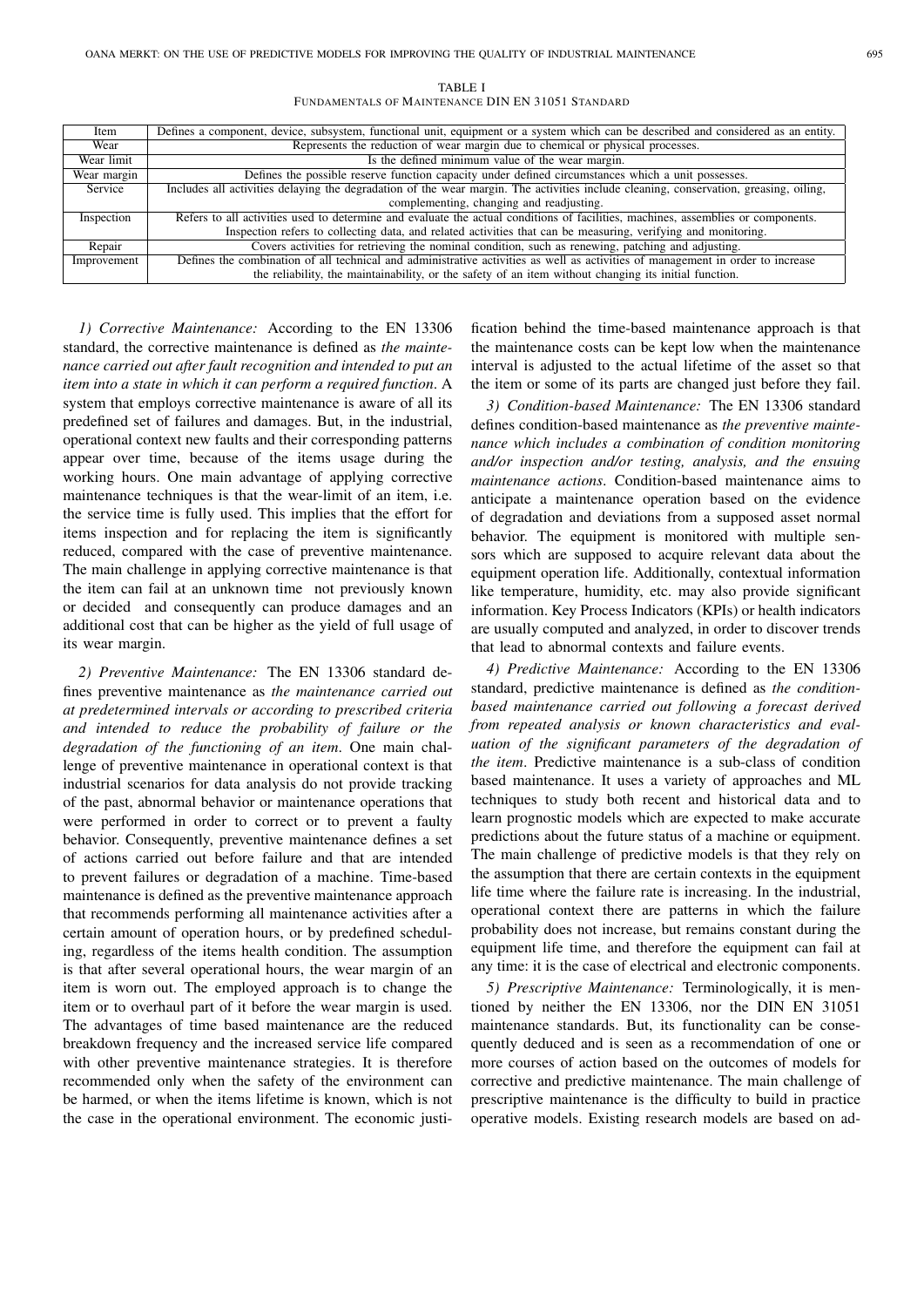hoc model development where ML methods and data fusion techniques are jointly used with fuzzy reasoning, simulation techniques, and evolutionary algorithms.

Tables II, III and IV introduced in Section 4 are constructed based on the reviewed literature on maintenance strategies i.e. corrective, preventive and predictive. The tables present the surveyed literature, i.e. a structured review of the maintenance type and goals, correlated with a specific statistical or datadriven operational method, and the corresponding results. For a better understanding of implementation techniques for maintenance purposes, the next section reviews the basic steps of a data-driven model development life cycle i.e. data acquisition and preparation, model development (including the multimodal ML methods discussion) and model evaluation.

# *B. Data Driven Model Development Life Cycle Methods and Techniques for Maintenance Purposes*

Understanding the specific application context, or the business requirements is the first step for any learning model developed and deployed in an industrial environment. The basic steps of a data driven model development life cycle for maintenance purposes are discussed in the next subsections.

*1) Data Acquisition and Preparation:* Predictive models learn patterns from historical, multimodal data and predict future outcomes with certain probability based on these observed patterns. The performance of any learning model is highly correlated with the relevancy, sufficiency, and quality of the training, validation and test data. *Data pre-processing* and *feature extraction* techniques are relevant in building reliable data driven models. Processing the raw data before modeling is improving the performance of the learned model. In practice, raw data in the form of sensor signals are complex and related information about the degradation process of the monitored component is not always available. Therefore, *preprocessing* raw sensor data is a mandatory step before building the maintenance models. Generally, data processing methods can be divided into two main tasks, namely *processing* and *data analysis*.

*2) Model Development:* In the context of a data-driven model development life cycle, the ML techniques for maintenance is considered the most suitable research perspective to deal with big volumes of heterogeneous data. ML techniques comprise two main approaches: (i) *supervised learning*, where the information about the occurrence of failures is present in the modeling data set; and (ii) *unsupervised learning*, where only the process information is available and no historic maintenance data exists. In an operational environment, predictive maintenance makes use of the following well-established supervised learning techniques from ML field: (i) *classification algorithms* which are used to represent groups of normal and abnormal health status of the item under observation i.e. Random Forest, Nearest Neighbors, SVMs and HMMs; (ii) *regression algorithms*; and (iii) *clustering methods* with anomaly detection algorithms. Multimodal machine learning (MML) represent an increasingly used set of ML methods for combining data from multiple and diverse modalities and

sources with the goal of retrieving new insights from the combined knowledge i.e. multiple sensors collect complementary or concurrent information which is combined in order to obtain more accurate machine diagnosis and prognosis. We provide in Section 4 an overview of the multimodal ML methods which shows that the multimodal fusion method seems to be the most employed for maintenance goals.

*3) Model Evaluation:* Once a model is built, an estimate of its performance is required. According to [41] there are two types of evaluation metrics that are giving insights about the quality of the model performance metrics: offline evaluation metrics that measure offline data of the prototype model and uses mainly historic data, and online evaluation metrics that measure live metrics on the deployed model on real-time data. Offline evaluation is used to estimate the performance of training and validating data, and therefore performance metrics like accuracy and precision-recall together with F1- Score are employed. An online evaluation usually is used for real-time, test data e.g. to estimate business metrics. Our survey focuses on reviewing the offline evaluation metrics used in industry for evaluation learning models for prediction maintenance purposes. The model evaluation is made on a different set of data, i.e. testing data set that is statistically independent of the data set that it was previously trained on. Mathematically speaking, the model evaluation means to estimate the generalization error of the learning model, i.e. to measure how good the model behaves under new data calibrations. A good practice is to split the data set into training, validation and test data, in a time dependent manner. Further good practice is to consider the training data earlier in time than all the validation and test data. Andrew Ng recommends a split such as training set (60%), cross-validation-set (20%) and testing set (20%). The confusion table (also called confusion matrix) it is used to show a detailed breakdown of correct and incorrect classifications and is applied for evaluating models that learn from highly imbalanced data. Performance metrics based on the confusion table are accuracy, precision, recall, specification, F1-Score, the AUC-ROC Curve.

## III. RESEARCH APPROACH

The aim of this research review is to increase knowledge in the field of maintenance techniques and their operationalization. This implies a sort of awareness in considering the appropriate predictive models and their corresponding implementation techniques depending on the available data and on the application scenario. The conference and journal publications selected for our review belong to the non-empirical conceptual and mathematical field of research. Consequently, they describe issues and perspectives related to maintenance strategies and their modeling techniques applied in an industrial setup. A systematic search using online databases was employed for a keyword-based search, in order to find journal and proceeding publications. We used the English language and the following keywords: *maintenance* AND *machine learning*. We iteratively continued the search using the following keywords: *predictive*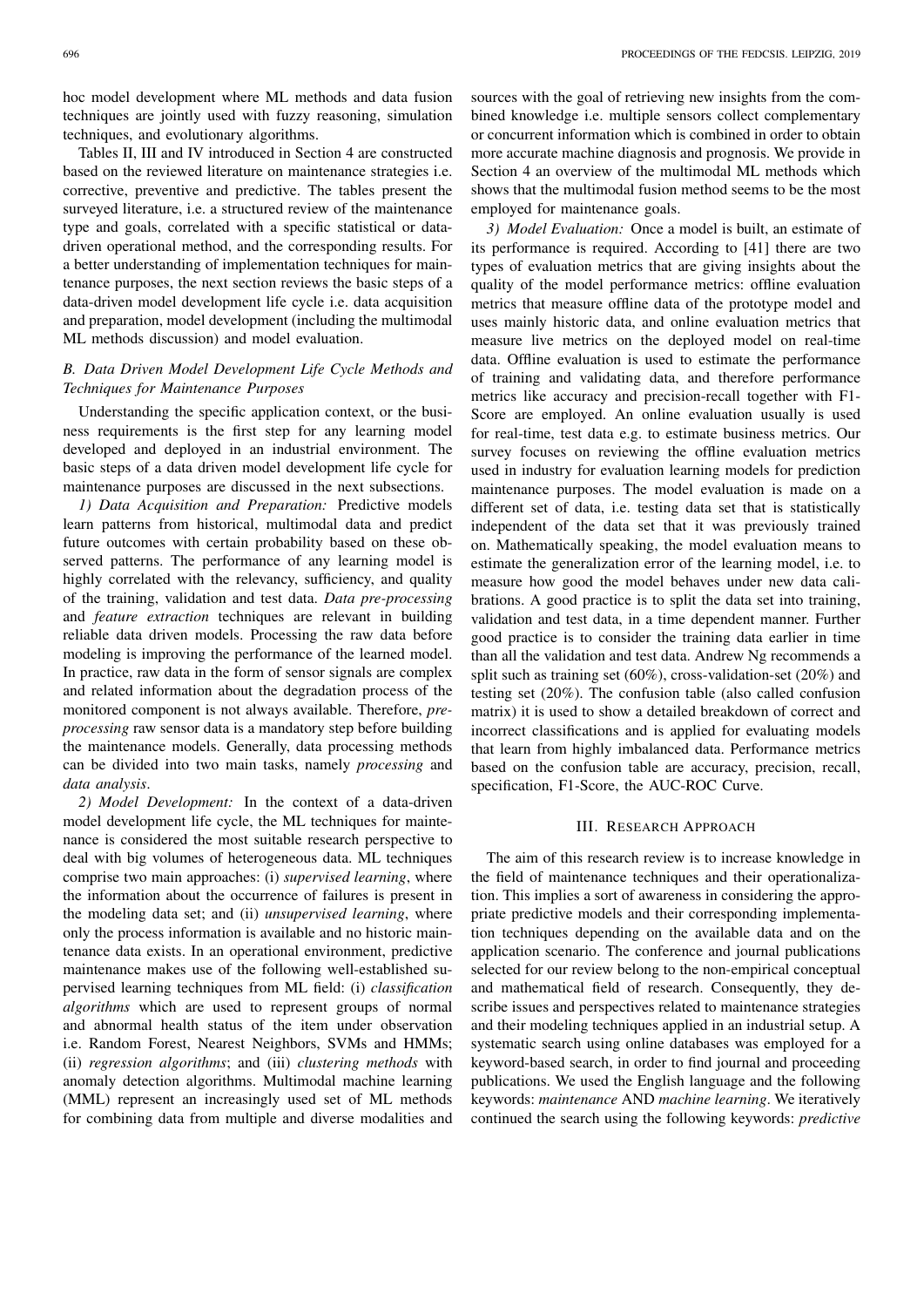*maintenance*, *multimodal machine learning*, *multimodal fusion*, *multimodality*, *maintenance* AND *big data*, *maintenance* AND *Industry 4.0*. We finally obtained a shorter literature list which was further reduced by eliminating the duplicates, when similar topics and approaches were found. Science Direct, Scopus and Google Scholar literature databases were used for their wide coverage of journals, proceedings and books.

## *A. Description of the Criteria Used for Analysis*

Our research perspective relative to the maintenance quality problematic focuses on: (i) the decision process to choose a specific maintenance approach *i.e.* maintenance goals, benefits, challenges and obtained results; and (ii) the implementation of the maintenance approach i.e. the employed prediction models and their corresponding modelling techniques. The selected literature was carefully examined in order to extract useful information based on the following criteria:

- *Prediction models* reveal a taxonomy of the most employed prediction models types employed in a maintenance process i.e. physical models, knowledge-based models, databased models and hybrid models.
- *Modelling techniques* represent the implementation pipeline (data analysis + algorithms) used. It is a relevant criterion which further helps us to select the set of the most used ML algorithms to be critical reviewed.
- *Dataset* comprises information about the involved sensor types and the kind of fusion applied. It is a relevant criterion which further helps us to provide a critical analysis of the quality of data involved in a maintenance process.
- *Industry* is concerned with the branch of industry where maintenance processes are applied.
- *Equipment parts* reveal the critical parts of equipment which are considered for maintenance.
- *Obtained results /performance metrics* extract the information concerning how the model was evaluated and give us a hint about how optimal the data analysis and learning algorithms were applied.
- *Maintenance goals* provide us with a taxonomy of topics showing the final decisions of the algorithms pipeline. Paired with the Modelling techniques criterion, it gives useful information about the successful algorithm pipeline used for a certain maintenance goal.

The overview of the reviewed maintenance literature is presented in Tables II, III and IV. We are not considering for our research works the empirical perspective, i.e. we are not discussing the maintenance strategies and their operationalization based on information obtained from interviews, or from analyzing case studies. The analytic literature review we conduct is formalized by [17] and [18] and starts with clarifying relevant maintenance terminology and definitions based on the accepted, European maintenance standards [15] and [14].

#### IV. FINDINGS AND RESULTS

This section presents the reviewed results displayed in Tables II, III and IV. The surveyed works we consider are grouped by maintenance type, and further on they are grouped by prediction modeling types and relevant modeling techniques used in the implementations.

## *A. Analysis of Maintenance Strategies*

*1) Corrective Maintenance:* Our survey shows that the *fault recognition and diagnostic* is generally seen as a process of pattern recognition i.e. the process of mapping the information i.e the features obtained in the measurement space to the machine faults in the fault space, as described in [19], [20], [21] and [22]. Diagnosis is a necessary part of any maintenance system, as only prognostics cannot provide in practice a sure prediction which covers all failures and faults. In case of unsuccessful prognosis, a diagnosis is a complementary tool for providing maintenance decision support. The methods employed in order to deal with fault classification and diagnostics are diverse: from expert systems [23] to Hidden Markov Models (HMM)s, as presented in [19], Artificial Neural Networks (ANN)s as described in [20], Support Vector Machine (SVM) as in [21] and fuzzy algorithms enhanced with spectral clustering and Haar wavelet transform, as described in [22].

*2) Preventive Maintenance:* The reviewed literature shows that a relevant class of preventive maintenance techniques are the prognostics through pattern recognition, classification and machine health status identification. Prognostics analyze data by automatically finding new insights in terms of behavioral patterns. The information extracted from the monitored data can help detecting patterns that characterize the machine working conditions or is anticipating and estimating critical events i.e. fault detection as in [3] and Remaining Useful Life (RUL) estimation as in [8]. Prognostics are considerate superior to diagnostics in the sense that they prevent faults and are employed for prediction problems with items spare parts and human resources, saving unplanned maintenance costs. The reference [5] proposes a data mining maintenance approach for predicting material requirements in the automotive industry by measuring the similarity of customer order groups. Identifying behavioral patterns in data means to classify similar data in some data-groups which share the same characteristics i.e. operational conditions, as described by [24], [25], [26], [27] and [28]. Within these classified groups there are data-points that are far from the identified pattern i.e. the outliers, or they may correspond to a distinctive property i.e. the mean point or the group distribution. Such patterns may help to identify faults or any other type of abnormal behavior. Large groups of data are interpreted as normal behavior, while small groups of data, or events that are far from the pattern are usually representing anomalies. Consequently, in modeling the learning model, there are only unlabeled input examples, i.e. we employ the the unsupervised learning perspective. ML algorithms and data fusion strategies are used to find new patterns in data therefore, in this case, clustering should be the most used technique,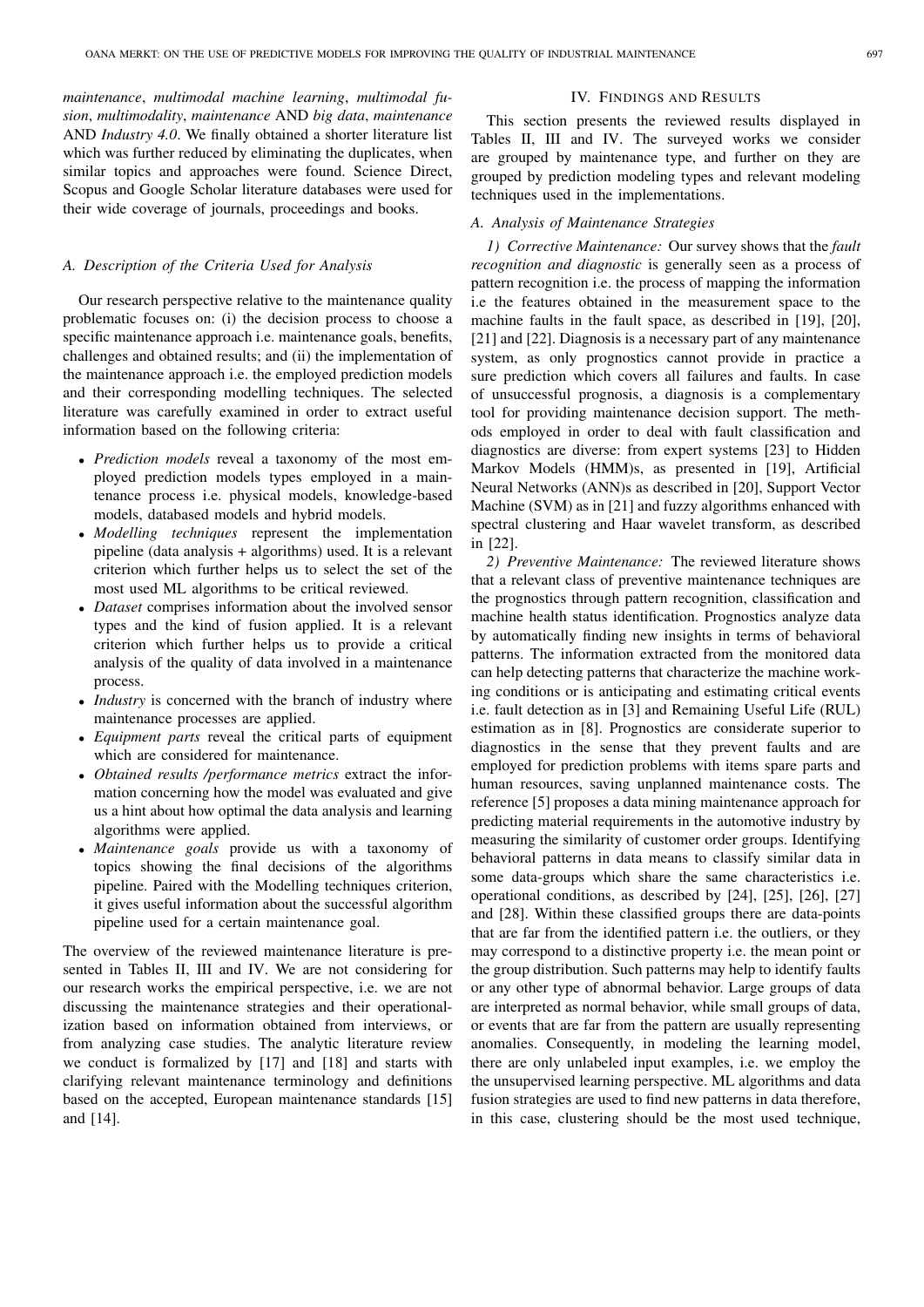TABLE II REVIEW OF CORRECTIVE MAINTENANCE MODELS AND CORRESPONDING IMPLEMENTATION TECHNIQUES

| <b>References</b>                                                                                                                                                                          | Prediction<br>models      | Modeling<br>techniques                                                              | Dataset(s)                                                                                                                                                       | Industry                                                  | Equipment<br>parts                                             | <b>Obtained results</b><br>e.g. performance metrics                                                                                            | Maintenance<br>goals                                                             |
|--------------------------------------------------------------------------------------------------------------------------------------------------------------------------------------------|---------------------------|-------------------------------------------------------------------------------------|------------------------------------------------------------------------------------------------------------------------------------------------------------------|-----------------------------------------------------------|----------------------------------------------------------------|------------------------------------------------------------------------------------------------------------------------------------------------|----------------------------------------------------------------------------------|
| (Bunks, C., et al., 2004)<br>[19]<br>(Deuszkiewicz, P., et al.; 2003)<br>$[20]$<br>(Hao, Y., et al.; 2005)<br>[21]<br>(Baraldi, P., et al.; 2014)<br>[22]<br>(Alexandru, A., 1998)<br>[23] | Knowledge<br>based models | Expert Systems +<br>fault tree analysis                                             | functional sensor data<br>of the PV pilot plant +<br>meteorological sensor data                                                                                  | Water pumping<br>station                                  | PV pilot plant Zambelli,<br>Italy (Joule II EU Project)        | real time supervision and monitoring +<br>detection of foreseen faults                                                                         | real time monitoring;<br>maintenance inspection<br>on request                    |
|                                                                                                                                                                                            |                           | Fuzzy similarity,<br>fuzzy c-means<br>algorithm                                     | synthetic data of simulated faults<br>in a pressurizer water reactor (PWR)<br>NPP: vapor and steam temperature, liquid<br>temperature, liquid level and pressure | Nuclear Power<br>Plant                                    | Pressurizer water system                                       | drawback: new faults cannot be<br>classified into new groups without<br>repeatedly applying the spectral analysis                              | classification models<br>for fault diagnosis<br>using unsupervised<br>clustering |
|                                                                                                                                                                                            | Data based<br>models      | Stochastic model:<br>Hidden Markov<br>Models (HMMs)                                 | vibration measurements from a set of<br>8 accelerometers from the gearbox,<br>at 9 torque levels and 8 seeded<br>defects                                         | Naval Research                                            | Westland helicopter<br>gearbox                                 | HMMs are fully probabilistic models<br>incorporating quasi-stationarity<br>as a feature $+$ build robust and flexible<br>classification models | machine health<br>status diagnostics;<br>defect type<br>classification           |
|                                                                                                                                                                                            |                           | Artificial<br>Neural Networks<br>(ANNs)                                             | sensors from the body of the driving<br>axle box at various speed (50, 70, 90,<br>110 Km/h), crest factor signal, XSK signal                                     | Railway<br>(ZNTK S.A.<br>Rolling Stock<br>Repair Company) | Power transmission<br>unit in (ED-72 train)<br>rolling bearing | minimizes the frequency of revision<br>inspections $+$ in time online warning for<br>unexpected new failures                                   | Machine health<br>status diagnostics<br>in useful time                           |
|                                                                                                                                                                                            |                           | Statistical model:<br>Support Vector<br>Machine $(SVM)+$<br>k-fold cross validation | gas temperature, fuel flow, pressure<br>rotor speed                                                                                                              | Aerospace                                                 | Gas Turbine engine                                             | accuracy: 93% even when the<br>standard deviation of noise is 3 times<br>larger than normal: a better<br>generalization than ANNs              | Identification of 3<br>most possible faults<br>types                             |

TABLE III REVIEW OF PREVENTIVE MAINTENANCE MODELS AND CORRESPONDING IMPLEMENTATION TECHNIQUES

| <b>References</b>                                                              | <b>Prediction</b><br>models | <b>Modeling</b><br>techniques                                                                                   | Dataset(s)                                                                                                           | Industry      | Equipment<br>parts                                 | <b>Obtained results</b><br>e.g. performance metrics                                                                                                                                                                                          | <b>Maintenance</b><br>goals                                        |
|--------------------------------------------------------------------------------|-----------------------------|-----------------------------------------------------------------------------------------------------------------|----------------------------------------------------------------------------------------------------------------------|---------------|----------------------------------------------------|----------------------------------------------------------------------------------------------------------------------------------------------------------------------------------------------------------------------------------------------|--------------------------------------------------------------------|
| (Manco, G., et al.; 2017)                                                      | Hybrid<br>models            | Outlier detection                                                                                               | failures, events described by<br>type, timestamp, subsystems,<br>duration, severity, description                     | Railway       | Train doors                                        | High degree outliers are effective<br>indicators of incipient failures.                                                                                                                                                                      | fault detection                                                    |
| (Krishnakumari, A., et al.; 2017)<br>$[24]$<br>(Jaramillo, V.H., et al.; 2017) | Knowledge<br>based models   | Fuzzy<br>$Classifier +$<br>Decision Tree                                                                        | Feature extraction + monitored<br>data representing condition-based<br>status of vibration signals                   | Manufacturing | Gears in rotary<br>machines                        | Feature extraction and classification<br>explained. The performance of the<br>fuzzy inference has 95 % accuracy.                                                                                                                             | pattern recognition +<br>fault detection and<br>classification     |
| $[25]$<br>(Liu, C., et al.; 2016)<br>$[26]$<br>(Diez, A., et al.; 2016)        | Data based<br>models        | Statistical model:<br>Bayesian<br>Inference                                                                     | Multi sensor feature based<br>fusion (acceleration, current,<br>voltage, temperature)                                | Manufacturing | Electric motor<br>with two gearboxes<br>and a load | Feature based fusion + concepts of<br>global/local fusion + feature extraction<br>is good explained based on the example<br>+ transparent Bayesian inference method                                                                          | machine health<br>status assessment<br>and condition<br>monitoring |
| $[27]$<br>(Li,C., et al.; 2016)<br>[28]                                        |                             | Statistical model:<br>SVM +Fourier<br>$transform + discrete$<br>Wavelet decomposition                           | Multisensor feature-based<br>fusion (dynamometer sensor,<br>acceleration sensor, cutting force,<br>vibration signal) | Manufacturing | Cutting tools<br>and flank<br>milling machines     | Accuracy: 90% information feature-<br>based fusion with multiple sensors<br>provide complementary information<br>to machining conditions                                                                                                     | multiple machine<br>condition monitoring<br>and recognition        |
|                                                                                |                             | k-NN based outlier<br>remover + clustering<br>approach of vibration<br>events and joints +<br>Fourier transform | Multi-sensor feature-based<br>fusion (accelerometer sensor +<br>location sensor)                                     | Construction  | Bridges (Sydney<br>Harbour Bridge)                 | Real time health score (of the structure)<br>learned from historical data and used to<br>check new events based on cluster<br>centroids and joints representatives.                                                                          | damage detection<br>of abnormal or<br>damaged                      |
|                                                                                |                             | ANN and<br>Deep Learning                                                                                        | Automatic multisensor feature<br>fusion from vibration, signal<br>measurements                                       | Manufacturing | Rotary machines                                    | Deep Learning with statistical<br>feature representation shows better<br>performance metrics. Statistical features<br>in the time, frequency and time-frequency<br>domains have different representation<br>capabilities for fault patterns. | fault diagnostic<br>and fault patterns<br>identification           |

together with a measure of similarity which should deal with showing the correspondence of data groups. When pattern classification is applied for describing training data, then we assume the availability of (i) historic data with abnormal behavior; and (ii) data concerning maintenance activities that were carried out. The learner looks for identifying the causes for confirmed, abnormal behavior and critical events, in order to predict them and to avoid them in the future. In this case, values for the target labels are available, and therefore the supervised learning strategy and the corresponding algorithms are to be employed. The target labels are representing features that are discrete or continuous, and they are always related to the diagnostic. Time-series analysis is employed to extract damage and fault-sensitive features from data. When a corrective action is made, the preceding data represent an abnormal behavior or abnormal data context. When events of interest or based on past maintenance actions are tracked, they are assumed to represent a normal data context. Another type of scenario is learning the normal behavior of the machine or parts from its equipment. This is a difficult process in the operational context, as it supposes that there are no outliers, nor operational faults, which is not the case of the industrial environment. Finding patterns in the monitored data requires a deep knowledge of the topic and of physics of the process so

that the issue can be theoretically understood. In the context of supervised learning approaches, feature engineering and mainly the interpretation of the assessment of the results represent always a challenge.

*3) Predictive Maintenance:* The survey shows that the predictive maintenance process has the goal of providing an accurate estimate of the RUL, but also it should asses the provided estimate, as argued in [31], [32], and [33]. Time-series analysis is used to anticipate anomalies and malfunctions in equipment and processes maintenance procedures. Traditional approaches are moving average over a time window, ARMA/ARMAX, Kalman Filter and cumulative sum, as described in [9]. Recursive Neuronal Networks (RNNs) show relevant characteristics for time series forecasting, as their loops allow information to persist, as presented in [8]. Multi sensor fusion ranges from multi signal combinations, as argued in [8] and [9], to more complex integration of conditional assessment, RUL estimation, and decision making, as presented in [2] and [10]. Operational predictive approaches are based on a schema that implies frequent, and sometimes unnecessary maintenance of the equipment and of the entire production process that leads to high maintenance time and costs. They use complex A.I. based algorithms, and data fusion strategies - in an ad-hoc manner, usually after trial and error approaches - which imply the usage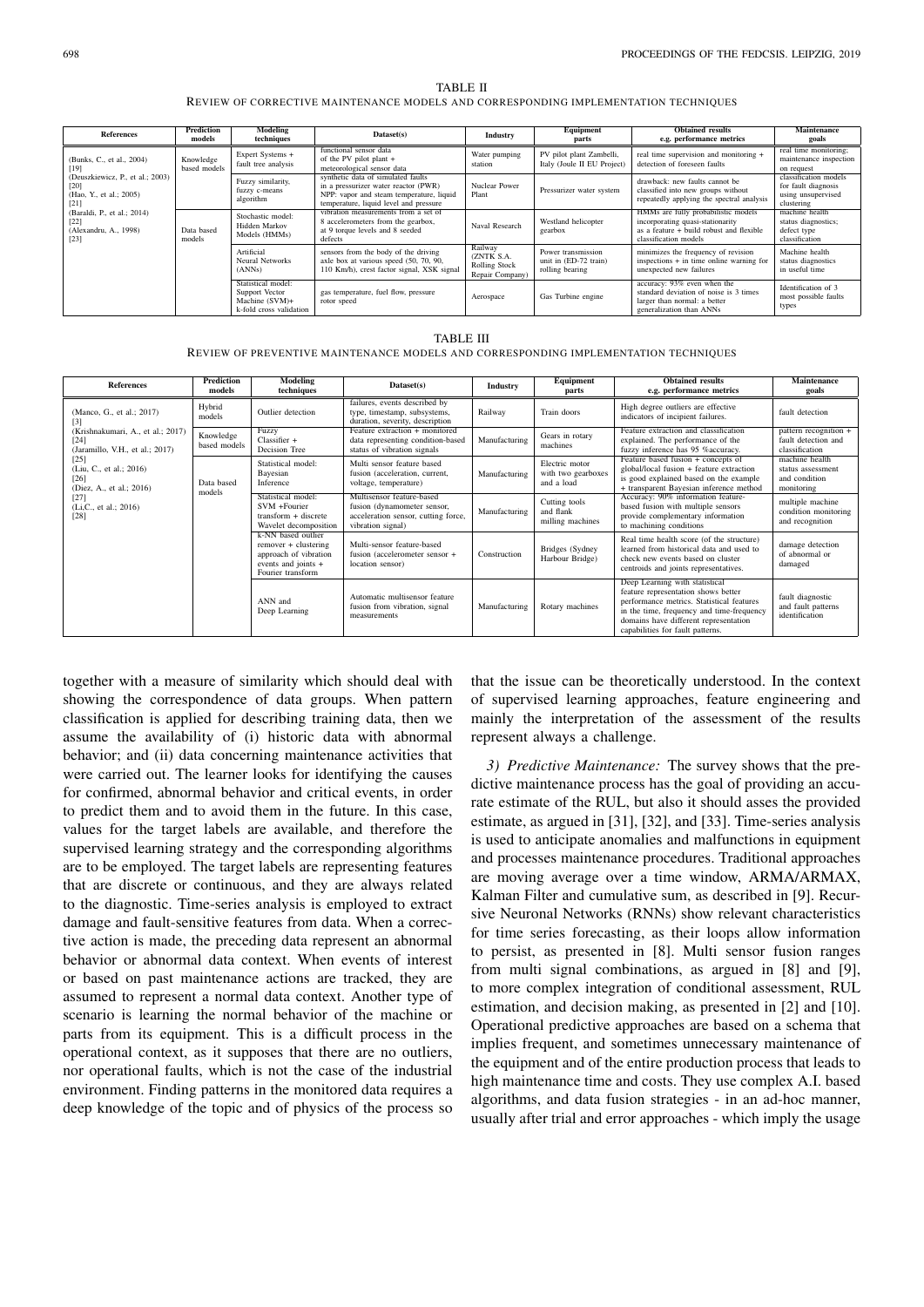of consecutive fusion algorithms, as described by reference [26]. The uncertainty in prediction is always a challenge and to this time the fuzzy logic is used to represent uncertainties in prediction, as argued by [4]. As a particular case of conditionbased maintenance, reference [29] shows that techniques for condition monitoring and diagnostics are gaining acceptance in the industry sectors, as they prove to be effective also in the predictive maintenance and quality control areas. The authors apply a feature based fusion technique implemented with the cascade correlation neuronal network to multiple sensor data collected from rotating imbalance vibration of a test rig. The results show that the multi-sensory data fusion outperforms the single sensor diagnostic. The reference [30] focuses on the capability of providing real-time maintenance by extracting knowledge from the monitored assets (with vibration sensors) on the production line. Using intelligent data driven monitoring algorithms (ADMM), data fusion strategies and the proposed three-levels layered (IoT, Fog with gateway nodes for sensors aggregation, Decision) system model, the authors argue on the efficiency of cloud oriented maintenance.

The uncertainty in prediction is always a challenge and to this time the fuzzy logic is used to represent uncertainties in prediction, as argued by [4].The references [6] and [7] show that the problem of scheduling under constraint of completion time of all production jobs can also be solved using predictive maintenance algorithms. The efficiency of the algorithms for predicting machine failures is further evaluated using simulation tests. The results, i.e. the optimized jobs schedule shows a nearly 50% drop in the number of operations compared with the initial, nominal schedule. The classification of modeling techniques for predictive models is presented in Figure 1. Physical models use the laws of physics to describe the behavior of a failure [2]. *Knowledge-based models* assess similarities among observed situations and a set of previously defined failures. These models can be sub-divided in *expert system models* able to answer complex queries, as presented by [23], and *fuzzy models*, as in [4]. *Data-driven models* are based on the acquired data. This type of model can distinguish among *stochastic models*, *statistical models* and *artificial neural networks* (ANNs). *Hybrid models* use combinations of two or more modeling techniques as in [34], [35] and [44]. Stochastic models provide event-based information. Hidden Markov models and Kalman filters belong to this category too. Statistical models predict a future state by comparing the monitored results with a machine health state without faults. ML models, such as regressions, classifications, and clustering represent a category of data-based, statistical models relevant in the study of maintenance optimization. However, the ML models are focusing on increasing the accuracy of their predictions, while the classical statistical community is more concerned with the understanding of their models and of the model's parameters i.e. model calibration and inference.

*4) Prescriptive Maintenance:* The main challenge of prescriptive maintenance is the difficulty to build in practice operative models. Existing research models are based on adhoc model development where ML methods and data fusion techniques are jointly used with fuzzy reasoning, simulation techniques, and evolutionary algorithms. The reviewed literature shows that prescriptive maintenance implementations show an ad-hoc grouping of methods including data fusion and ML techniques, combined with fuzzy reasoning algorithms, simulations [34] and multi-objective evolutionary algorithms for optimization [44]. When a predictive model raises an alarm before the fault occurs, the prescriptive model will work in the direction of reducing the probability that this alarm will rise in the future, by modifying the working parameters and variables of the asset or the process affected by the fault. When the fault is confirmed, the prescriptive models will work to minimize its impact of the work context and to re-routing assets to the non-faulty production lines.

The tables II, III and IV are constructed based on the reviewed literature on maintenance types: corrective, preventive and predictive. The tables present a structured view of the maintenance type and goals, correlated with a specific statistical or data-driven operational method, and the corresponding results.

# *B. Analysis of Data Driven Development Life Cycle*

*1) Data Acquisition and Preparation:* Predictive models learn patterns from historical, multimodal data and predict future outcomes with certain probability based on the observed patterns. The performance of any learning model is highly correlated with the relevancy, sufficiency, and quality of the training, validation and test data. Moreover, the data used for training and testing the model should be relevant for the application scenario, therefore the expertise and the guidance of a domain expert is important. The most relevant data sources for a predictive model application scenario are condition monitoring data referred to as hard data, and human generated data referred to as soft data. Condition monitoring data contains knowledge in the form of degradation patterns and other types of anomalies in data that leads to an item degradation. Time-varying features are expected to capture these abnormal patterns, and the models fed with these features are expected to learn to distinguish between normal and abnormal pattern behaviors of items and also to forecast the RUL for the monitored items. Condition monitoring data can be further decomposed into sensor data, asset data, operation data, offline inspection data, and historical data. On its counterpart, human generated data represents information about replaced components, repair activities performed on a certain item or on parts of it. Moreover, it consists also of software generated information e.g. event data information such as alarms and faults messages which are described in natural language, but it comprises also technical metadata for devices and processes i.e. model, manufactured date, the start of service, maintenance reports. The event-data collection implies always a manual process and includes qualitative information about the monitored item such as the description of the installation, breakdown, inspection, repair, overhaul, failure causes, etc., the severity of the failure and the description of what was done to fix the failure. In practice, the item under critical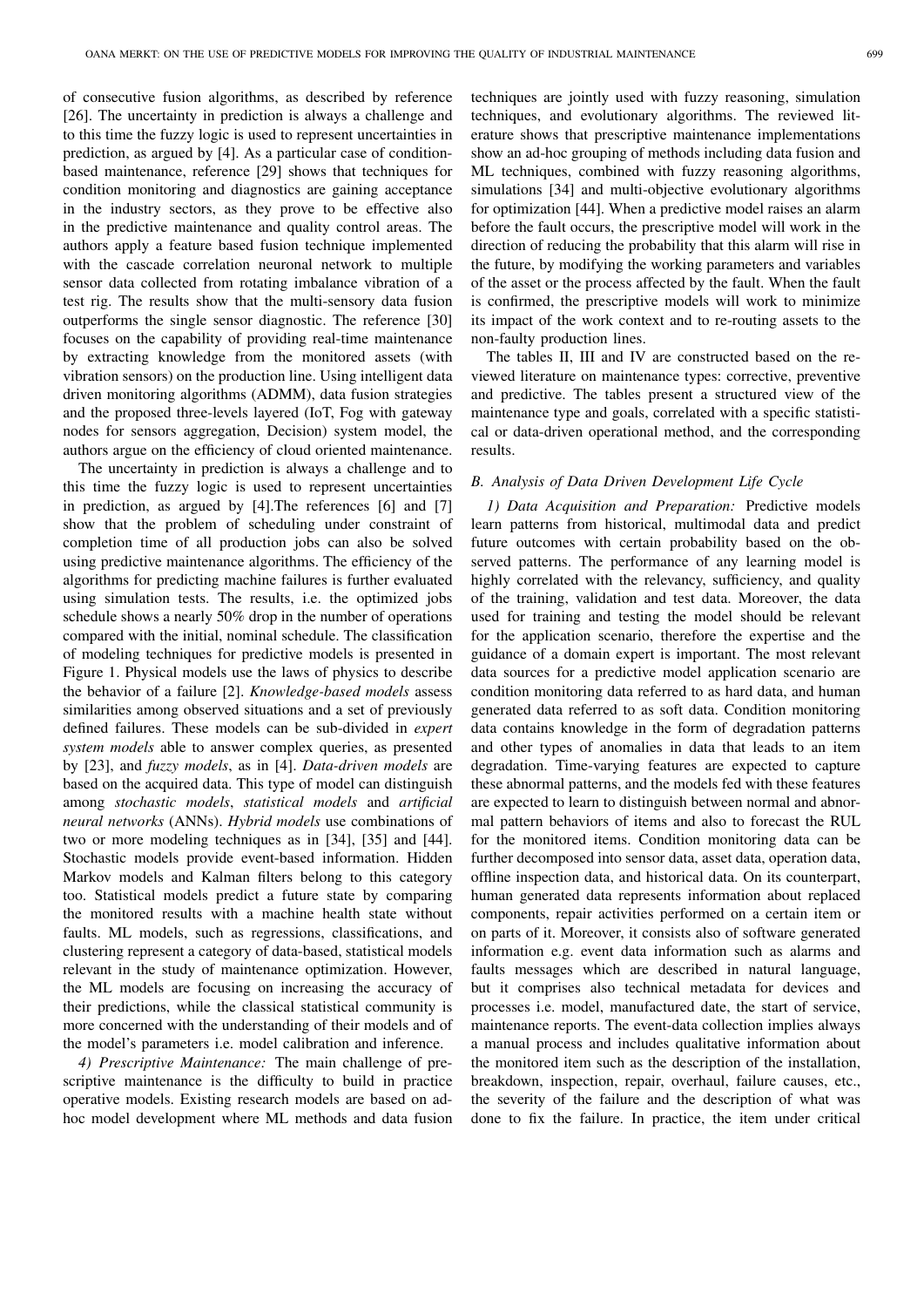| <b>References</b>                                                                                                    | <b>Prediction</b><br>models | Modeling<br>techniques                                                                                    | Dataset(s)                                                                                                                           | Industry                          | Equipment<br>parts                                                      | <b>Obtained results</b><br>e.g. performance metrics                                                                                               | <b>Maintenance</b><br>goals                                                                 |
|----------------------------------------------------------------------------------------------------------------------|-----------------------------|-----------------------------------------------------------------------------------------------------------|--------------------------------------------------------------------------------------------------------------------------------------|-----------------------------------|-------------------------------------------------------------------------|---------------------------------------------------------------------------------------------------------------------------------------------------|---------------------------------------------------------------------------------------------|
| (Xenakis, A., et al.; 2019)<br>[30]<br>(Liu, Z., et al.; 2018)<br>(Niu, G., et al.; 2017)<br>(Guo, L., et al.; 2017) | Knowledge<br>based models   | Rule-based fuzzy<br>logic + condition-based<br>fusion diagnosis                                           | Multisensor decision level<br>fusion (vibration signal +<br>current signal)                                                          | Railway                           | Electric multiple units<br>(EMU) trains ->pulling<br>motor of EMU bogie | the accuracy of multiple classifier fusion<br>(vibration/current features) is greater as<br>the accuracy of single classifiers                    | general maintenance                                                                         |
|                                                                                                                      | Data based<br>models        | <b>ADMM</b><br>(altering direction<br>method of multipliers)<br>algorithm +<br>Decision Fusion            | 1-second vibration<br>signals snapshots<br>with the samplig<br>rate set at 20kHz                                                     | Industrial Automation             | Production Line                                                         | minimize operational costs +<br>efficient energy consumption                                                                                      | real time<br>analyse and<br>process of<br>machine faults $+$<br>health status<br>monitoring |
| (Acorsi, R., et al.; 2016)                                                                                           |                             | RNN-based health<br>indicator for RUL<br>prediction                                                       | Multisensor fusion at feature<br>level (vibration signals +<br>time-frequency features)                                              | Aerospace                         | <b>Bearings</b>                                                         | high RUL prediction accuracy<br>of generator bearings                                                                                             | <b>RUL</b><br>prediction                                                                    |
| (Mosallam, A., et al.; 2016)<br>[31]<br>(Cristaldi, I., et al.; 2016)<br>$[33]$                                      |                             | $kNN + discrete$<br>Bayesian filter                                                                       | KIP from operational data<br>(NASA Lithium-Ion Battery<br>B0005->B0056 repository)+<br>Turbofan engine data C-MAPSS                  | Aerospace                         | Battery and<br>turbofan engine                                          | 3-fold cross validation is successfully<br>validating the approach. average MAPE<br>is computed and generates low errors<br>for both applications | <b>RUL</b><br>prediction                                                                    |
| (Safizadeh, M., et al.; 2014)<br>[10]                                                                                |                             | Statistics.<br>Deep Learning                                                                              | Features extraction from<br>single product and fleet levels                                                                          | <b>Electrical Power</b><br>plants | Medim/High<br>circuits breakers                                         | Health Condition Profile with RUL and<br>PoF (Probability of Failure) computed<br>in a predetermined window of time.                              | RUL and<br>PoF prediction                                                                   |
|                                                                                                                      |                             | $PCA + kNN$                                                                                               | Multisensor fusion (waterfall<br>fusion technique) at feature level<br>+ decision level (accelerometer<br>data + load cell data)     | Manufacturing                     | Rolling<br>bearings                                                     | Data from different sensors provide<br>more information than data gathered<br>from single ones.                                                   | condition-based<br>monitoring and<br>diagnosis                                              |
|                                                                                                                      | Hybrid<br>models            | k-means, association<br>rules (GSP, Apriori).<br>Neural Networks.<br>Random forest.<br>Decision Tree, kNN | Feature extraction from<br>parameter logs (user settable<br>machine quantities), message<br>logs and energy data sampling<br>sensors | Manufacturing                     | Automatic machines<br>in the manufacturing<br>line                      | accuracy (95% - Random Forest),<br>but the precision is low (38%)<br>which implies false alarms<br>recall (74% - Neural Networks)                 | fault prediction                                                                            |
|                                                                                                                      |                             | Simulation<br>+ multi-sensor fusion                                                                       | Multi sensor<br>hard/soft data fusion                                                                                                | Aerospace                         | Aerospace Industry<br>Manufacturing                                     | digital twin concept and many<br>levels of fusion for hard/soft data                                                                              | health status<br>estimation and<br>maintenance                                              |

TABLE IV REVIEW OF PREDICTIVE MAINTENANCE MODELS AND CORRESPONDING IMPLEMENTATION TECHNIQUES



Fig. 1. Taxonomy of Prediction Models

conditions which is monitored continuously generates two types of data: event data and condition-monitoring data. Event data represent fault events which are considered critical to the system, and diagnostics messages when the events are alarm messages that described the item status. Events are triggered by the software component that monitors the item based on the item status information. Condition monitored data is collected every time when the events are triggered in order to form the context of the associated events and to ease their interpretation. Event data is characterized by attributes like type (i.e. fault, alarm, diagnostic), timestamp, item/subcomponent where the event was triggered, severity, duration, and textual description, among many other possible attributes. After the acquisition process, the data sets must be preprocessed as they exhibit uncertainties that may affect the learning model performance. Data preprocessing and feature extraction techniques are relevant in building reliable data driven models. Processing the raw data before modeling is improving the

performance of the learned model. In practice, raw data in the form of sensor signals are complex and related information about the degradation process of the monitored component is not always available. Therefore, preprocessing raw sensor data is a mandatory step before building maintenance models. Generally, data processing methods can be divided into two main tasks, namely processing and data analysis. After processing the raw data coming from sensors, the resulting heterogeneous data may be categorized in the following types, depending on the quality of information they provide: (i) competitive, or redundant sensor data; (ii) cooperative, non-overlapping but partial sensor data; (iii) complementary, overlapping and partial sensor data; and (iv) independent, unrelated sensor data. Feature engineering is the next step prior to modeling the data. A feature is considered to be a predictive attribute for the model, such as temperature, pressure, vibration, etc. It is a good practice that the features extracted from the sensor data to comply with the following requirements: (i) features should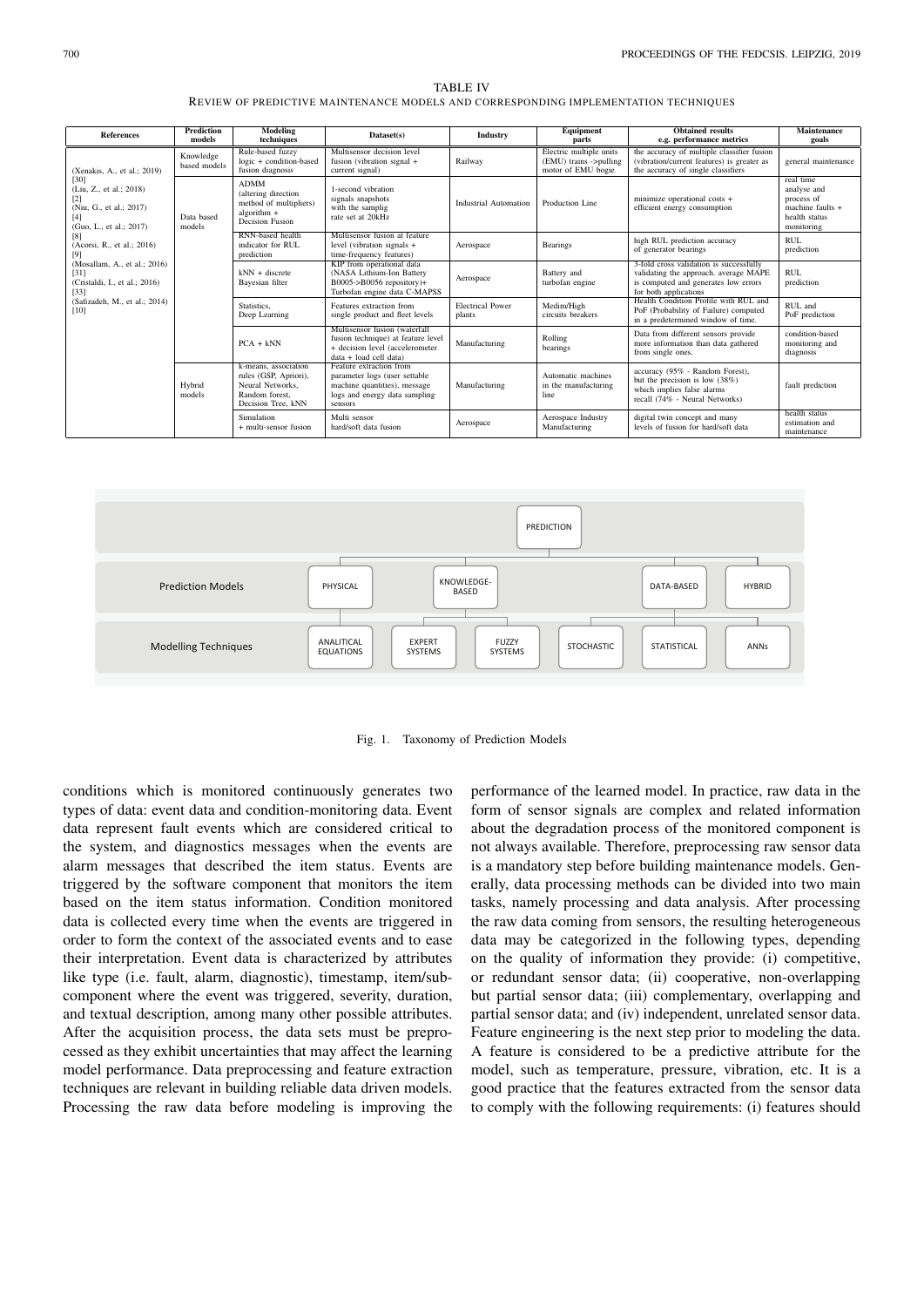contain information required to distinguish between potential faults; (ii) features should not take into account the irrelevant variability which might be mixed in the sensor signals; and (iii) features should be limited in number to allow efficient computation.

*2) Model Development:* ML techniques for predictive maintenance comprise two main approaches: (i) supervised learning, where the information about the occurrence of failures is present in the modeling data set; and (ii) unsupervised learning, where only the process information is available and no historic maintenance data exists. In an operational environment, predictive maintenance makes use of the following well-established techniques from ML field: (i) classification algorithms which are used to represent groups of normal and abnormal health status of the item under observation: Decision Tree, Random Forest, Nearest Neighbors, SVMs and HMMs; (ii) regression algorithms; and (iii) clustering methods with anomaly detection algorithms, as presented in Figure 2. Binary classification algorithms are used to predict the probability that a piece of equipment fails within a future time period. The business requirements, the analyzed available data and the domain expert make estimation for e.g. (i) minimum lead time required to replace components, deploy resources and perform maintenance actions in order to avoid a problem that is likely to occur in the future time period; or (ii) minimum count of events that can be triggered before a critical problem occurs. Multi-class classification algorithms are used for making predictions in the following possible scenarios: (i) defining a plan maintenance schedule i.e. estimation of the time intervals when an asset has the bigger probability to fail; (ii) monitoring the health status of an asset i.e. estimation of the probability that an asset will fail due to a specific cause /root problem; and (iii) prediction that an asset will fail due to a specific type of failure. In this case, a set of prescriptive maintenance actions can be considered for each of the previously identified set of failures. Another type of algorithms for classification are the multiple classifiers which can be used in the process of knowledge discovery to discern particular patterns of data degradation for an asset or for a process. The benefits of the multiple classifiers reside in allowing the planning of the maintenance schedules using a statistical cost minimization approach. Regression models are typically used to compute the RUL of an item, as presented in [8]. RUL is defined as the amount of time that an asset is operational before the next failure occurs. The operational historical data is needed because the RUL calculation is not possible without knowing how long the asset has survived before a failure. Autoregressive models such as ARMA models assume that all future values are linear functions of past observations. e.g. fault predictions. A data-based ANN approach is recommended to be used for information clustering when there is no knowledge or understanding about the monitored system e.g. [8] and [10].

*3) Multimodal Machine Learning Methods:* Multimodality is defined by [36] as referring to the way something happens, or is experienced: we read textual information, we see objects and we hear sounds, we feel textures and smell odors. All these perceptions represent modalities. A research problem, application or data set is multimodal when it includes multiple such modalities. In order to understand and to make sense of the world around us, A.I. techniques, in particular, multimodal machine learning (MML), must be able to interpret multimodal information and further to reason about it and make decisions. MML is a *multi-disciplinary field of research which builds models that process and relate information from multiple modalities*, as defined in [36]. The main idea is that *data from different sensor sources provide different representations of the same phenomena. In MML literature, this is known as multimodal, multi-view, multi-representation or multi-source learning*, as described in [37]. The main multimodal ML methods were identified and defined in [36] i.e. representation, translation, alignment, fusion, and co-learning. Their definitions according with [36] and [37] are listed in Table V. Understanding the capabilities and challenges of existing multimodal data fusion methods and techniques has the potential to deliver better data analysis tools across all domains, including the maintenance quality and management field of research. A relevant research challenge for the multimodal data fusion perspective is to identify patterns and commons governance rules that can be used to apply the appropriate multimodal data fusion technique for an application specific context or for a data set. Reference [38] arguments that data fusion is a multidisciplinary research area with ideas raised from many diverse research fields such as signal processing, information theory, statistical estimation and inference, and artificial intelligence. Data fusion appeared in the literature as mathematical models for data manipulation. The diversity of the research fields is indeed reflected in the reviews of maintenance techniques in Tables II, III and IV. Multimodal data fusion represents the integration of information from multiple modalities, with the goal of (i) making a prediction; and (ii) retrieving new insights from the joined knowledge, as defined by [36]. There are many approaches to data fusion, as the topic dates back in the 90es. The model-agnostic technique to data fusion is discussed in [36] and [39] and later, described by [37], which also lays the grounds for the multimodal data fusion formal theory. Multimodal data fusion has the direct economic impact in the implementation of maintenance techniques which are based on aggregation data from heterogeneous sources into actionable decisions for maintenance purposes. Multimodal data fusion represents the core concept in MML, as argued in [36] [39]. The model-agnostic data fusion types that are used in the operational environment are listed in Table VI. The reference [37] lays the grounds for the multimodal data fusion theory by giving a solution to the research problem of determining the appropriate type of data fusion for a specific application context or for a data set. On his view, the main challenge in multimodal data fusion research resolves around the dependency-problem i.e. the arguments for choosing a specific type of data fusion. The assumption is that the optimal fusion type to be employed in an operational environment depends on the level we expect to see a dependency between the inputs in the modalities: (i) feature-based fusion assumes a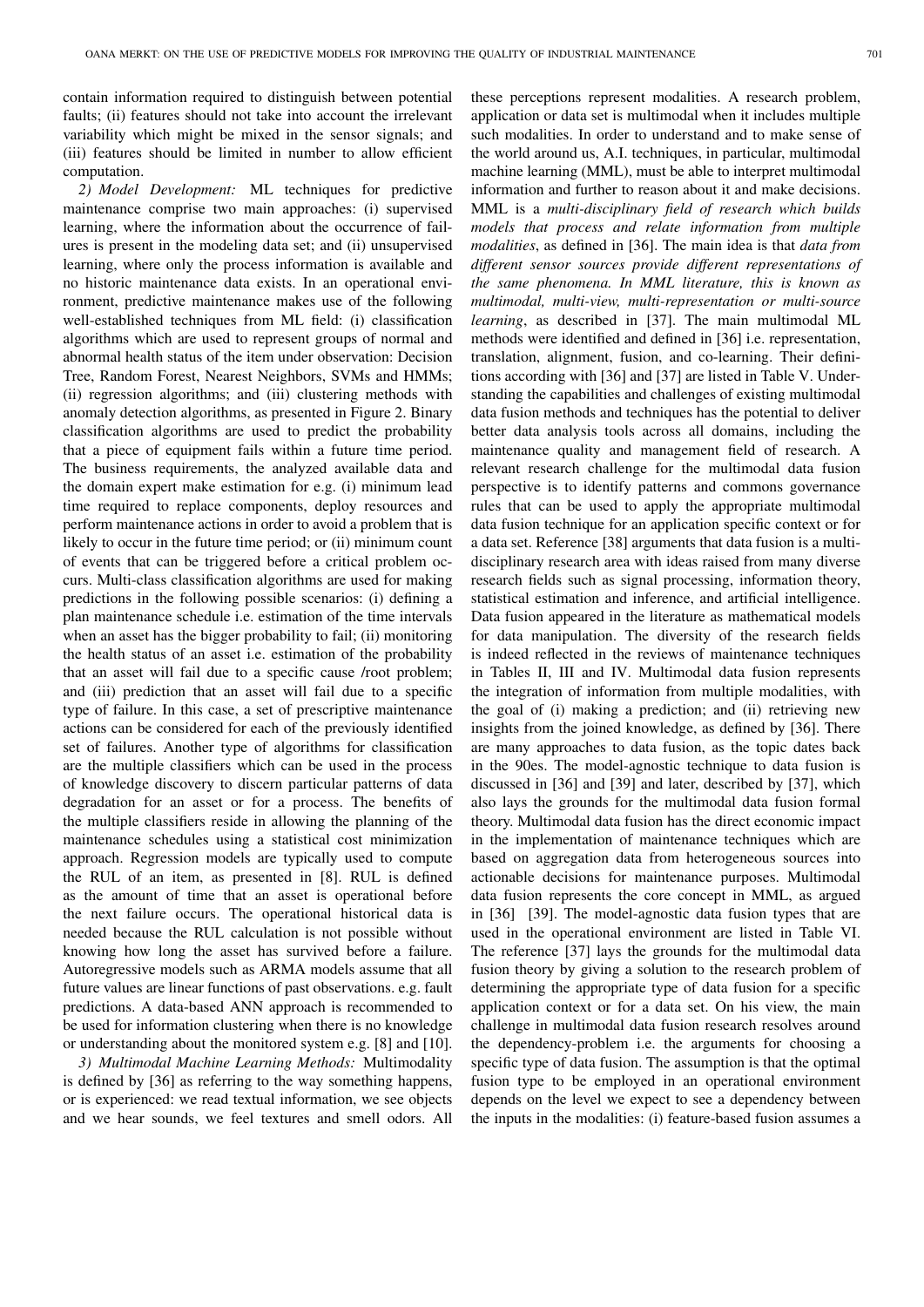

#### Fig. 2. Machine Learning Techniques for Predictive Maintenance

| <b>TABLE V</b>                            |
|-------------------------------------------|
| MULTIMODAL MACHINE LEARNING (MML) METHODS |

| Representation | Learning to represent heterogeneous information in a unitary way, easy to be understood and processed by a learning model.   |
|----------------|------------------------------------------------------------------------------------------------------------------------------|
| Translation    | Mapping the information from one modality to another in a most accurate way.                                                 |
| Alignment      | Identifying the inherent relations between sub-components. It also implies dealing with similarity measurements.             |
| Fusion         | Joining/combining in a meaningful way the information from different modalities.                                             |
| Co-learning    | Transferring knowledge among modalities: the modality with limited resources can benefit from another with more information. |

dependency at the lowest level of features (or raw input unprocessed data), (ii) intermediate-fusion assumes a dependency at a more abstract, semantic level; and (iii) decision-based fusion assumes no dependency at all in the input, but only later at the level of decisions. The above described assumption has the following implications, as argued in [47]: (i) there are no established, standard methods to identify feature dependencies in multiple sensors and modalities; (ii) the technology exists, but there are no standard methods to extract unbiased feature from raw data, and therefore deep learning methods are preferred; (iii) there are basic techniques to handle modality fusion when dealing with missing information; (iv) it is unclear what are the relevant features to be learned, in the sense that a trial-and-error process of feature engineering is employed for the shallow ML algorithms, i.e. Decision Tree, SVM, kNN; and (v) multimodal data fusion best practices i.e. data sets, fusion algorithms, success stories, training and evaluation of results, should be recorded and shared. Moreover, the review of existing proposals for data fusion techniques and frameworks clearly shows that the actual trend for maintenance engineering is cloud maintenance i.e. maintenance-as-a-service, as argued in [2] and [11]. The envisioned platform is seen as a management system of smart services i.e. data-analysisas-a-service, prognostics-as-a-service or data-as-a-service, that represent better solutions in terms of technology, performance, and costs. The list of challenges continues with: (vi) the absence of a clearly defined generic framework for smart services that standardize the usage of a data fusion pipeline it is clear that in an operational environment more than one data fusion techniques should be applied; (vii) there are no standard

techniques for dealing with temporal and spatial (context) data alignment and synchronization, i.e. the ontology-based proposal of [44] assumes some benefits due to knowledge access, reasoning and re-use of ontology web-standards; and (viii) lack of research studies to analyze the performance of ML algorithms in a cloud environment.

*4) Model Evaluation:* One challenge for evaluating the performance of learning models is represented by the availability of data: when the data set is not large enough to provide sufficient data quantities for the data training validation and test sets, then methods such as k-fold cross validation and bootstrapping are used to simulate new data. K-fold validation is used to split the original dataset into k folds, and run the learning algorithm k times. Another challenge on model evaluation is represented by the skew or imbalanced data. In any maintenance scenario, the minority data class is represented by the abnormal data i.e. the event-faults. Therefore, in the case of fault prediction, the algorithm needs to identify only a small group of data from the overall historical data. Incorrectly predicting a positive class as a negative may lead to a greater cost than the reverse situation, i.e. the problem of the asymmetric cost. Consequently, performance metrics based on the confusion table are used to evaluate how accurate the algorithm is. Boosted methods, such as boosted decision trees are also used as algorithms for solving the imbalanced data problem. Consequently, the time-dependent split of the imbalanced data is useful for avoiding data overfitting on classification models for fault predictions, and on regression models for predicting the RUL. Other problems to be avoided when evaluating a learning model are variance and bias. The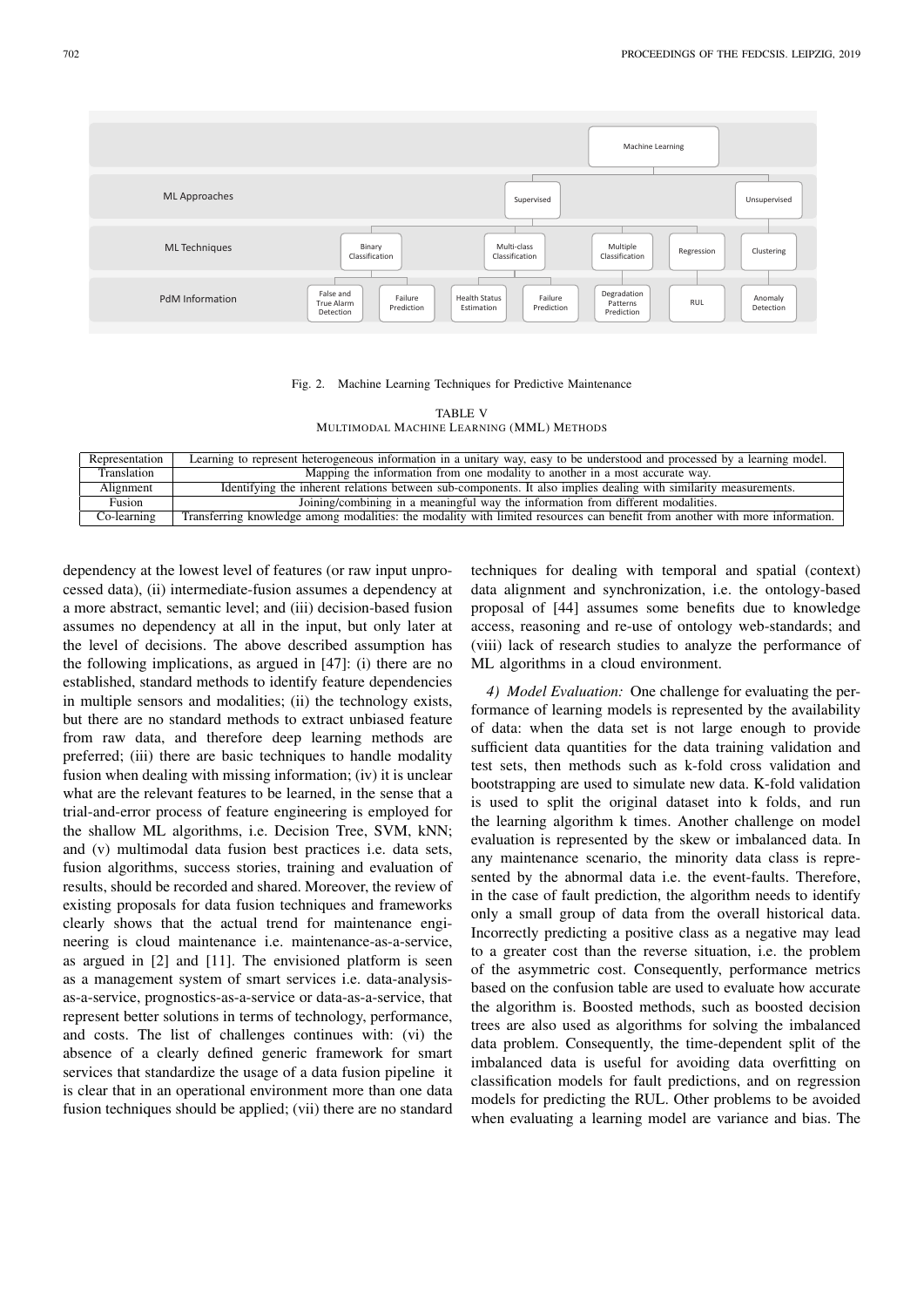| Feature-based (Early Fusion) | Features from all the modalities are concatenated as one long input and trained by a single learner.            |
|------------------------------|-----------------------------------------------------------------------------------------------------------------|
| Intermediate (Hybrid Fusion) | There is a single learning model which is trained with a preprocessed input from modalities in the fused layer. |
|                              | It is implemented by neural networks and multi-kernel support vector machines algorithms.                       |
| Decision-Based (Late Fusion) | Each modality is trained with a different learning model that independently makes a decision. All decisions     |
|                              | generated by learning models are later combined based on a fusing schema.                                       |

TABLE VI MODEL-AGNOSTIC FUSION TYPES

reference [42] addresses these problems suggesting appropriate solutions.

#### V. DISCUSSIONS

The present work reviews maintenance approaches with applicability in the industrial environment. The aim is to identify potential sources and ideas for delivering better data analysis tools and techniques for the optimization of the industrial maintenance processes. Past works on maintenance approaches show that maintenance actions are performed by employing various prediction models and modeling techniques. However, the existent literature does not inform us to which extent the new A.I. technology based on ML methods and techniques is influencing and changing the maintenance approaches in the industrial setup. Consequently, we provide an analytical literature review showing first that among all the existent approaches to maintenance, each of them varying in terms of efficiency and complexity, predictive maintenance seems to best fit the needs of a highly competitive industry setup. Next, we consider ML to be a prediction methodology and we show that ML methods enhance industrial maintenance with a critical component of intelligence: prediction. The approach we envision for the optimization of predictive maintenance actions investigates the MML perspective and consequently uses a variety of multimodal ML methods that study both live and historical information, in order to learn prognostics data and to make accurate diagnostics and predictions. Based on the surveyed literature we construct taxonomies that cover the main predictive models and their modeling techniques relative to maintenance goals. We show that among all the prediction models, the data driven, statistical inference based ML approaches are the most suitable to deal with big volumes of heterogeneous data. Their acceptance in the field is mainly due to the fact that prediction is easier than model inference i.e. the ML models are performing tests to check how well a learning model which is trained on a data set is able to predict new data. This allows ML algorithms to easily work with larger volumes of complex data. However, a critical analysis of ML algorithms and of the sensor data sets used for maintenance will directly show that there are no optimal ML models that always outperform all the other. Usually, their efficiency is based on the type of training data distribution. On its turn, multimodality is presented as an efficient ML method of combining data from multiple, diverse modalities and sources. Its main goals are: making better predictions and retrieving new insights from the combined knowledge. A model-agnostic taxonomy of the reviewed multimodal ML fusion methods is presented together with appropriate solutions for optimal usage. In particular, we distinguish among: (i) feature-based fusion or early fusion a basic concatenation of features belonging to different modalities; (ii) intermediatefusion typical for algorithms implemented by the artificial neuronal networks or by multi-kernel support vector machines; and (iii) decision-based fusion which applies a learning model for each modality independently, and the fusion takes place only at the decision level. Past works present multimodal fusion strategies made in an ad-hoc way, without following some standard implementation lines. We highlight the fact that there is a need for standardized solutions in applying multimodal ML methods for maintenance purposes. Moreover, we show that analyzing only the technical aspect i.e. the multimodal ML perspective, for improving the quality of maintenance is not sufficient. The connections with the economic aspect and the conformity of data science projects with industrial standards like CRISP-DM and Industrial Data Space are relevant. Consequently, we argue that quality of maintenance in an industrial setup can be improved only when in the development of a generalized architecture for maintenance purposes the following aspects are taken into consideration: (i) the technological aspect which recognizes the potential of multimodal ML methods for maintenance purposes; (ii) the business aspect which envisions a structured development of the implementation works starting with the business model's conceptualization, and assuring its conformity with the industry standards; and (iii) the economic aspect which follows the classical optimization concerns relative to maintenance costs. Future works are planned to analyze the usage of multimodal ML methods combined with semantic technologies in a cloud-oriented environment. The goal is to overcome the problem of sensor integration for efficient data analysis. We recognize that the actual trend for maintenance engineering is cloud maintenance. Within this context, the envisioned digital platform is seen as a management system of smart services i.e. prediction-as-a-service and maintenanceas-a-service, with expected benefits in terms of technology, performance and costs.

#### **REFERENCES**

- [1] G. A. Susto, S. Mcloone, S. Pampuri, A. Benghi, and A. Schirru, "Machine Learning for Predictive Maintenance: A Multiple Classifier Approach", *IEEE Transactions on Ind. Inf.* 11(3), 2015, pp. 812-820, https://doi.org/10.1109/TII.2014.2349359.
- [2] Z. Liu, M. Norbert, and M. Nezih, The role of Data Fusion in predictive maintenance using Digital Twin, in *AIP Conference Proceedings* 1949(1):02023, 2018, https://doi.org/10.1063/1.5031520.
- [3] G. Manco, E. Ritacco, P. Rullo, L. Galluci, W. Astill, D. Kimber, and M. Antoneli,Fault detection and explanation through big data analysis on sensor streams, in *Expert Syst. Appl.* 87, 2017, pp. 141-156, https://doi.org/10.1016/j.eswa.2017.05.079.